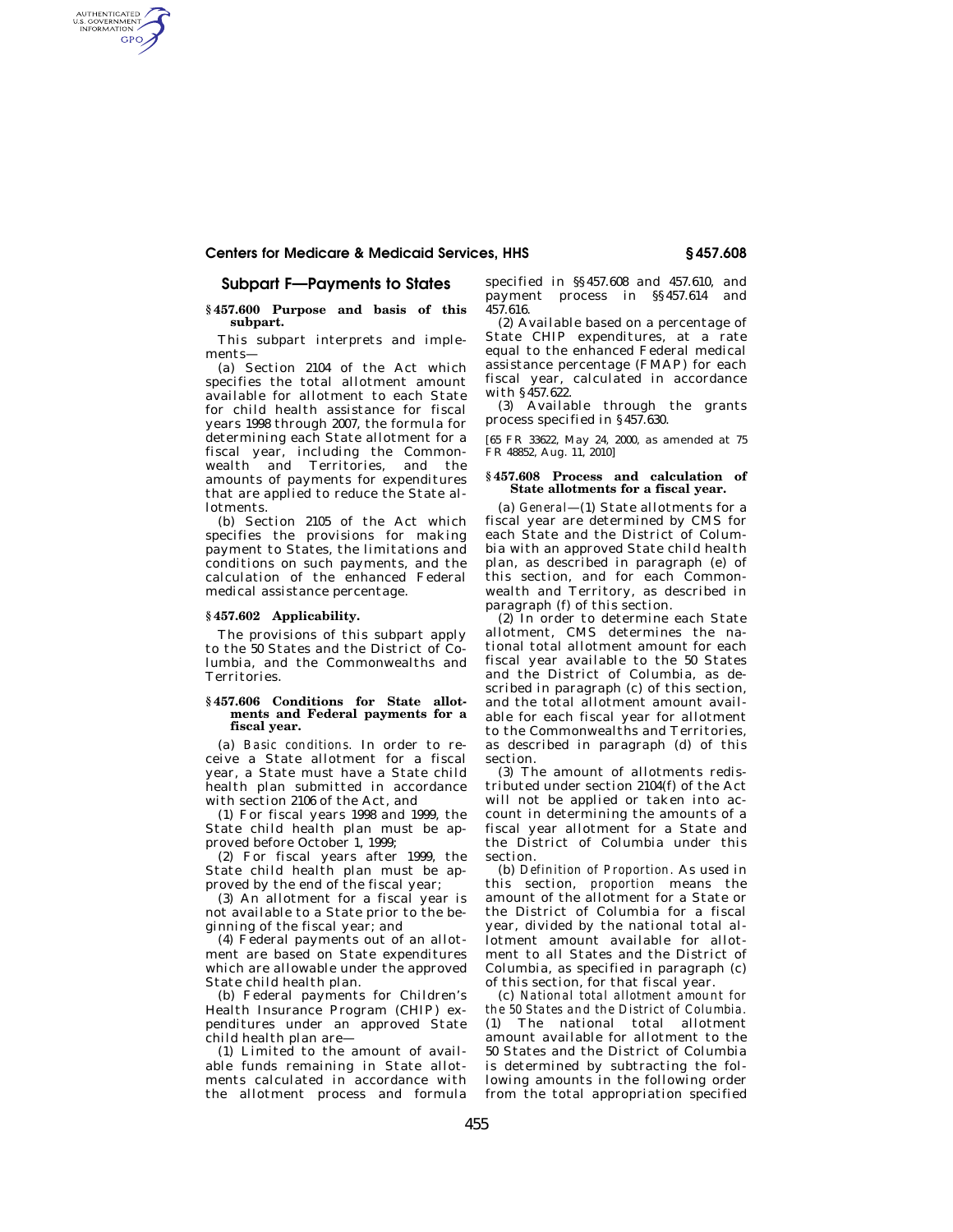in section 2104(a) of the Act for the fiscal year—

(i) The total allotment amount available for allotment for each fiscal year to the Commonwealths and Territories, as determined in paragraph (d)(1) of this section;

(ii) The total amount of the grant for the fiscal year for children with Type I Diabetes under Section 4921 of Public Law 105–33. This is \$30,000,000 for each of the fiscal years 1998 through 2002; and

(iii) The total amount of the grant for the fiscal year for diabetes programs for Indians under Section 4922 of Public Law 105–33. This is \$30,000,000 for each of the fiscal years 1998 through 2002.

(2) The following formula illustrates the calculation of the national total allotment amount available for allotment to the 50 States and the District of Columbia for a fiscal year:

 $A_{TA} = S_{2104(a)} - T_{2104(c)} - D_{4921} - D_{4922}$ 

- $A_{TA}$  = National total allotment amount available for allotment to the 50 States and the District of Columbia for the fiscal
- year.<br> $S_{2104(a)}$  = Total appropriation for the fiscal year indicated in Section 2104(a) of the Act.
- $T_{2104(c)}$  = Total allotment amount for a fiscal year available for allotment to the Commonwealths and Territories; as determined under paragraph (d)(1) of this section.
- $D_{4921}$  = Amount of total grant for children with Type I Diabetes under Section 4921 of Public Law 105–33. This is \$30,000,000 for each of the fiscal years 1998 through 2002.

(d) *Total allotment amount available to the Commonwealths and Territories*—(1) *General.* The total allotment amount available to all the Commonwealths and Territories for a fiscal year is equal to .25 percent of the total appropriation for the fiscal year indicated in section 2104(a) of the Act, plus the additional amount for the fiscal year specified in paragraph  $(d)(2)$  of this section.

(2) *Additional amounts for allotment to the Commonwealths and Territories.* The following amounts are available for allotment to the Commonwealths and Territories for the indicated fiscal years in addition to the amount specified in paragraph (d)(1) of this section: For FY 1999, \$32 million; for each of FY 2000 and FY 2001, \$34.2 million; for each

**§ 457.608 42 CFR Ch. IV (10–1–10 Edition)** 

fiscal year FY 2002 through 2004, \$25.2 million; for each fiscal year FY 2005 and FY 2006, \$32.4 million; and for FY 2007, \$40 million. The additional amount for allotment for FY 1999 for the Commonwealths and Territories was provided under Public Law 105–277. The additional amounts for allotment for FY 2000 through FY 2007 were provided for the Commonwealths and Territories under section 702 of Public Law 106–113.

(e) *Determination of State allotments for a fiscal year*—(1) *General.* The allotment for a State and the District of Columbia for a fiscal year is the product of:

(i) The proportion for the State or the District of Columbia for the fiscal year, as defined in paragraph (b) of this section, and determined after application of the provisions of paragraphs  $(e)(2)$  and  $(3)$ , related to the preadjusted proportion, and the floors, ceilings, and reconciliation process, respectively; and

(ii)(A) The national total allotment amount available for allotment for the fiscal year, as specified in paragraph (c) of this section. The State and the District of Columbia's allotment for a fiscal year is determined in accordance with the following general formula:

## $SA_i = P_i \times A_{TA}$

 $SA_i =$  Allotment for a State or District of Columbia for a fiscal year.

- $P_i$  = Proportion for a State or District of Columbia for a fiscal year.
- $A_{TA}$  = Total amount available for allotment to the 50 States and the District of Columbia for the fiscal year.

(B) There are two steps for determining the proportion for a State and the District of Columbia. The first step determines the preadjusted proportions, and is described under paragraph  $(e)(2)$  of this section. The first step applies in determining the proportion for all fiscal years. The second step applies floors and ceilings and, if necessary, applies a reconciliation to the<br>preadjusted proportion. The second proportion. The second step is described in paragraph (e)(3) of this section. The second step applies in determining the proportion only for FY 2000 and subsequent fiscal years. For FY 1998 and  $F\dot{Y}$  1999, the preadjusted proportion is the State or District of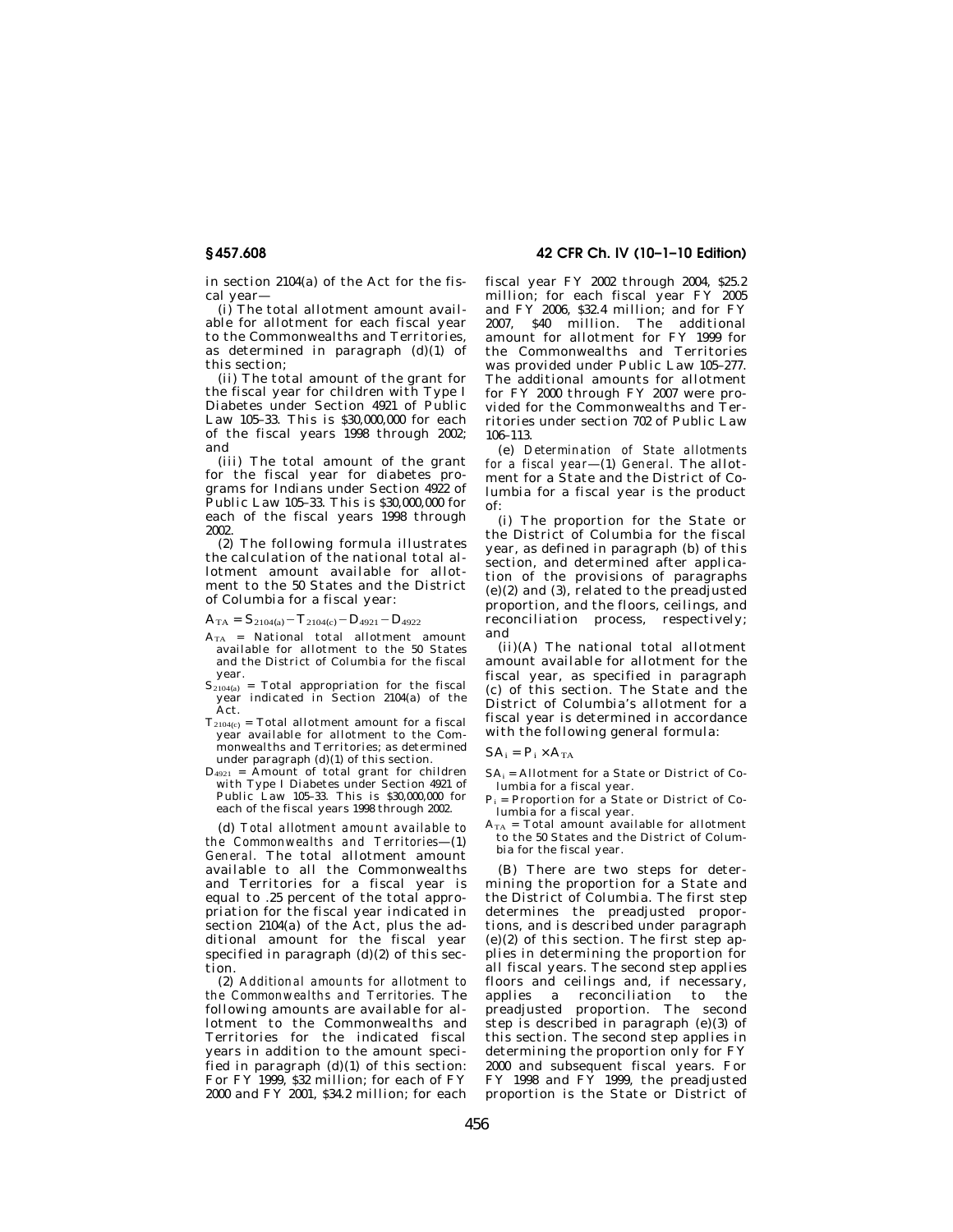# **Centers for Medicare & Medicaid Services, HHS § 457.608**

Columbia's proportion for the fiscal year.

(2) *Determination of the Preadjusted Proportions for a Fiscal Year.* (i)The methodology for determining the State preadjusted proportion, referring to the determination of the proportion before the application of floors and ceilings and reconciliation for a fiscal year is in accordance with the following formula:

 $PP_i = (C_i \times SCF_i)/\Sigma(C_i \times X SCF_i)$ 

- $PP_i$  = Preadjusted proportion for a State or District of Columbia for a fiscal year.
- Ci = *Number of children* in a State (section  $2104(b)(1)(A)(I)$  of the Act) for a fiscal year. This number is based on the number of low-income children for a State for a fiscal year and the number of low-income children for a State for a fiscal year with no health insurance coverage for the fiscal year determined on the basis of the arithmetic average of the number of such children as reported and defined in the 3 most recent March supplements to the Current Population Survey (CPS) of the Bureau of the Census, and for FY 2000 and subsequent fiscal years, officially available before the beginning of the calendar year in which the fiscal year begins. For FY 1998 and FY 1999, the availability of the CPS data obtained from the Bureau of the Census is as specified in paragraphs  $(e)(4)$  and  $(5)$  of this section, respectively. (section 2104(b)(2)(B) of the Act).

(ii) For each of the fiscal years 1998 and 1999, the number of children is equal to the number of low-income children in the State for the fiscal year with no health insurance coverage. For fiscal year 2000, the number of children is equal to the sum of 75 percent of the number of low-income children in the State for the fiscal year with no health insurance coverage and 25 percent of the number of low-income children in the State for the fiscal year. For fiscal years 2001 and thereafter, the number of children is equal to the sum of 50 percent of the number of low-income children in the State for the fiscal year with no health insurance coverage and 50 percent of the number of low-income children in the State for the fiscal year. (section 2104(b)(2)(A) of the Act).

SCFi = *State cost factor for a State* (section  $2104(b)(1)(A)(ii)$  of the Act). For a fiscal year, this is equal to:  $.15 + .85$  $\times$  (W<sub>i</sub>/W<sub>N</sub>) (section 2104(b)(3)(A) of the Act).

- $W_i$  = The annual average wages per employee for a State for such year (section 2104(b)(3)(A)(ii)(I) of the Act).
- $W_N$  = The annual average wages per employee for the 50 States and the District of Columbia (section  $2104(b)(3)(A)(ii)(II)$  of the Act). The annual average wages per employee for a State or for all States and the District of Columbia for a fiscal year is equal to the average of such wages for employees in the health services industry (SIC 80), as reported by the Bureau of Labor Statistics of the Department of Labor for each of the most recent 3 years, and for FY 2000 and subsequent fiscal years, finally available before the beginning of the calendar year in which the fiscal year begins. For FY 1998 and FY 1999, the availability of the wage data obtained from the Bureau of Labor Statistics is as specified in paragraphs  $(e)(4)$  and  $(5)$ , respectively. (section  $2104(b)(3)(B)$  of the Act).
- $\Sigma(C_i \times SCF_i)$  = The sum of the products of  $(C_i$  $\times$  SCF<sub>i</sub>) for each State (section 2104(b)(1)(B) of the Act).
- $A_{TA}$  = Total amount available for allotment to the 50 States and the District of Columbia for the fiscal year as determined under paragraph (c) of this section.

(3) *Application of floors and ceilings and reconciliation in determining proportion.* (i) *Floors and ceilings in proportions.* The preadjusted State proportions for a fiscal year are subject to the application of floors and ceilings in paragraphs  $(e)(3)(i)(A)$  and  $(B)$  of this section.

(A) The proportion floors, or minimum proportions, that apply in determining a State's proportion for the fiscal year are:

(*1*) \$2,000,000 divided by the total of the amount available nationally;

(*2*) 90 percent of the State's proportion for the previous fiscal year; and

(*3*) 70 percent of the State's proportion for FY 1999.

(B) The proportion ceiling, or maximum proportion, for a fiscal year that applies in determining the State's fiscal year proportion is 145 percent of the State's proportion for FY 1999.

(ii) *Reconciliation of State proportions.*  If, after the application of the floors and ceilings in paragraph  $(e)(3)(i)$ , the sum of the States' proportions is not equal to one, the Secretary will reconcile the States' proportions by applying either paragraph  $(e)(3)(i)(A)$  or (B) of this paragraph, as appropriate, such that the sum of the proportions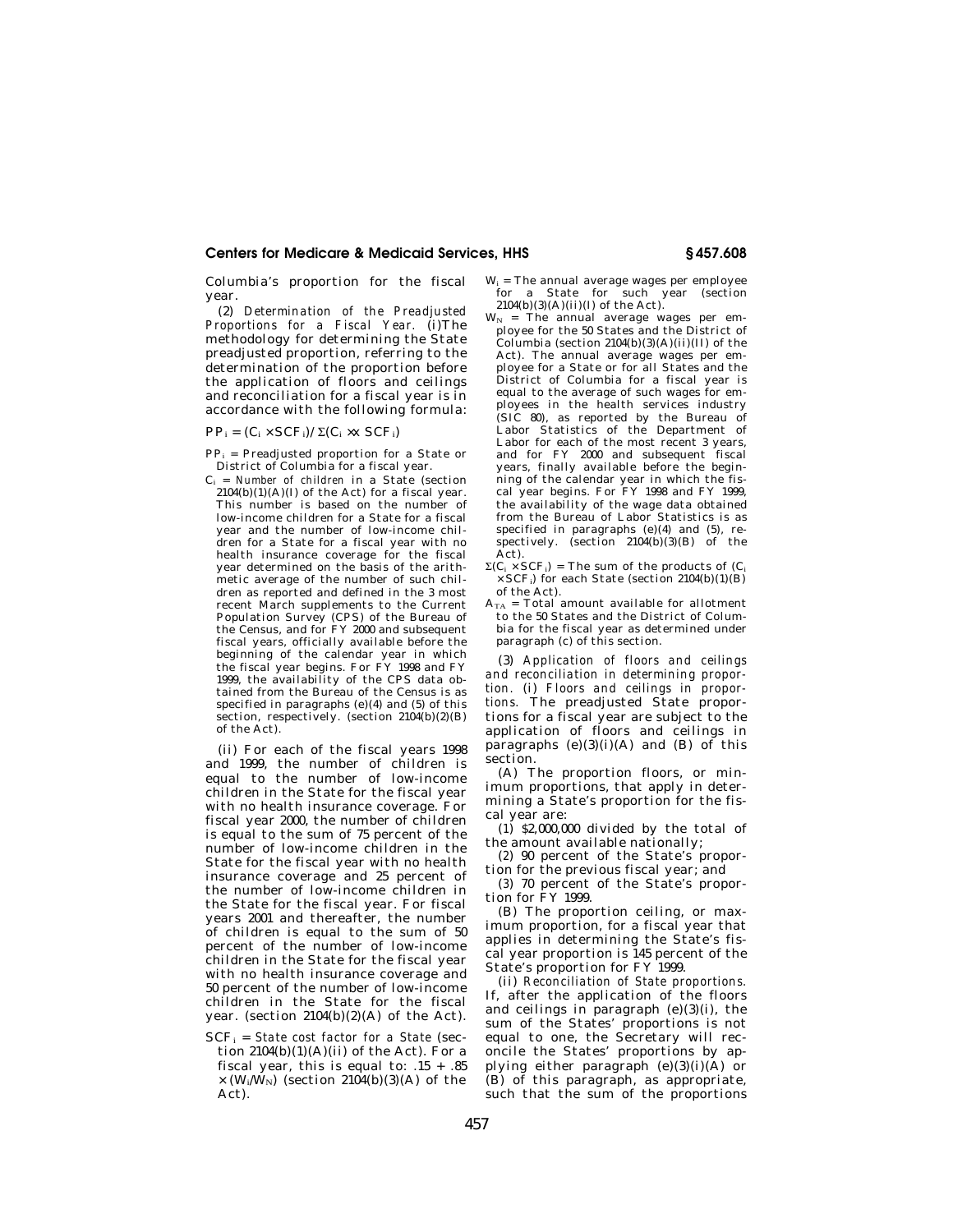after reconciliation equals one. If, after the application of the floors and ceilings in paragraph  $(e)(3)(i)$ , the sum of the States' proportions is equal to one, no reconciliation is necessary, and the States' proportions will be the same as the preadjusted proportions determined under paragraph  $(e)(2)$  of this section.

(A) If, after the application of the floors and ceilings under paragraphs  $(e)(3)(i)(A)$  and  $(B)$  of this section, the sum of the States' proportions is greater than one, the Secretary will establish a maximum percentage increase in States' proportions, such that when applied to the States' proportions, the sum of the proportions is exactly equal to one.

(B) If, after the application of the floors and ceilings under paragraphs  $(e)(3)(i)(A)$  and  $(B)$ , the sum of the proportions is less than one, the Secretary will increase States' proportions (as computed before the application of the floors under paragraph  $(e)(3)(i)(A)$  in a pro rata manner (but not to exceed the 145 percent ceiling computed under paragraph  $(e)(3)(i)(\breve{B}))$ , such that when applied to the States' proportions, the sum of the proportions is exactly equal to one.

(4) *Data used for calculating the FY 1998 CHIP allotments.* The FY 1998 CHIP allotments were calculated in accordance with the methodology described in paragraphs (e)(1) and  $(2)$  of this section, using the most recent official and final data that were available from the Bureau of the Census and the Bureau of Labor Statistics, respectively, prior to the September 1 before the beginning of FY 1998 (that is, through August 31, 1997). In particular, through August 31, 1997, the only official data available on the numbers of children were data from the 3 March CPSs conducted in March 1994, 1995, and 1996 that reflected data for the 3 calendar years 1993, 1994, and 1995.

(5) *Data used for calculating the FY 1999 CHIP allotments.* In accordance with section 101(f) of Public Law 105– 277, the FY 1999 allotments were calculated in accordance with the methodology described in paragraph (e)(2) of this section, using the same data as were used in calculating the FY 1998 CHIP allotments.

**§ 457.608 42 CFR Ch. IV (10–1–10 Edition)** 

(f) *Methodology for determining the Commonwealth and Territory allotments for a fiscal year.* The total amount available for the Commonwealths and Territories for each fiscal year, as determined under paragraph (d) of this section, is allotted to each Territory and Commonwealth below which has an approved State child health plan. These allotments are in the proportion that the following percentages for each Commonwealth Territory bear to the sum of such percentages, as specified in section  $2104(c)(2)$  of the Act:

Puerto Rico—91.6%

 $G$ uam $-3.5%$ Virgin Islands—2.6% American Samoa—1.2% Northern Mariana Islands—1.1%

(g) *Reserved State allotments for a fiscal year.* (1) For FY 2000 and subsequent fiscal years, CMS determines and publishes the State reserved allotments for a fiscal year for each State, the District of Columbia, and Commonwealths and Territories in the FEDERAL REG-ISTER based on the most recent official and final data available before the beginning of the calendar year in which the fiscal year begins for the number of children and the State cost factor.

(2) For FY 1998 and FY 1999, CMS determined and published the State reserved allotments using the available data described in paragraphs (e)(4) and (e)(5) of this section, respectively, on the basis of the statutory allotment formula as it existed prior to the enactment of Public Law 106–113.

(3) If all States, the District of Columbia, and the Commonwealths and Territories have approved State child health plans in place prior to the beginning of the fiscal year, as appropriate, CMS may publish the allotments as final in the FEDERAL REG-ISTER, without the need for publication as reserved allotments.

(h) *Final allotments.* (1) Final State allotments for FY 1998 and FY 1999 for each State, the District of Columbia, and the Commonwealths and Territories are determined by CMS based only on those States, the District of Columbia, and the Commonwealths and Territories that have approved State child health plans by the end of fiscal year 1999, in accordance with the formula and methodology specified in